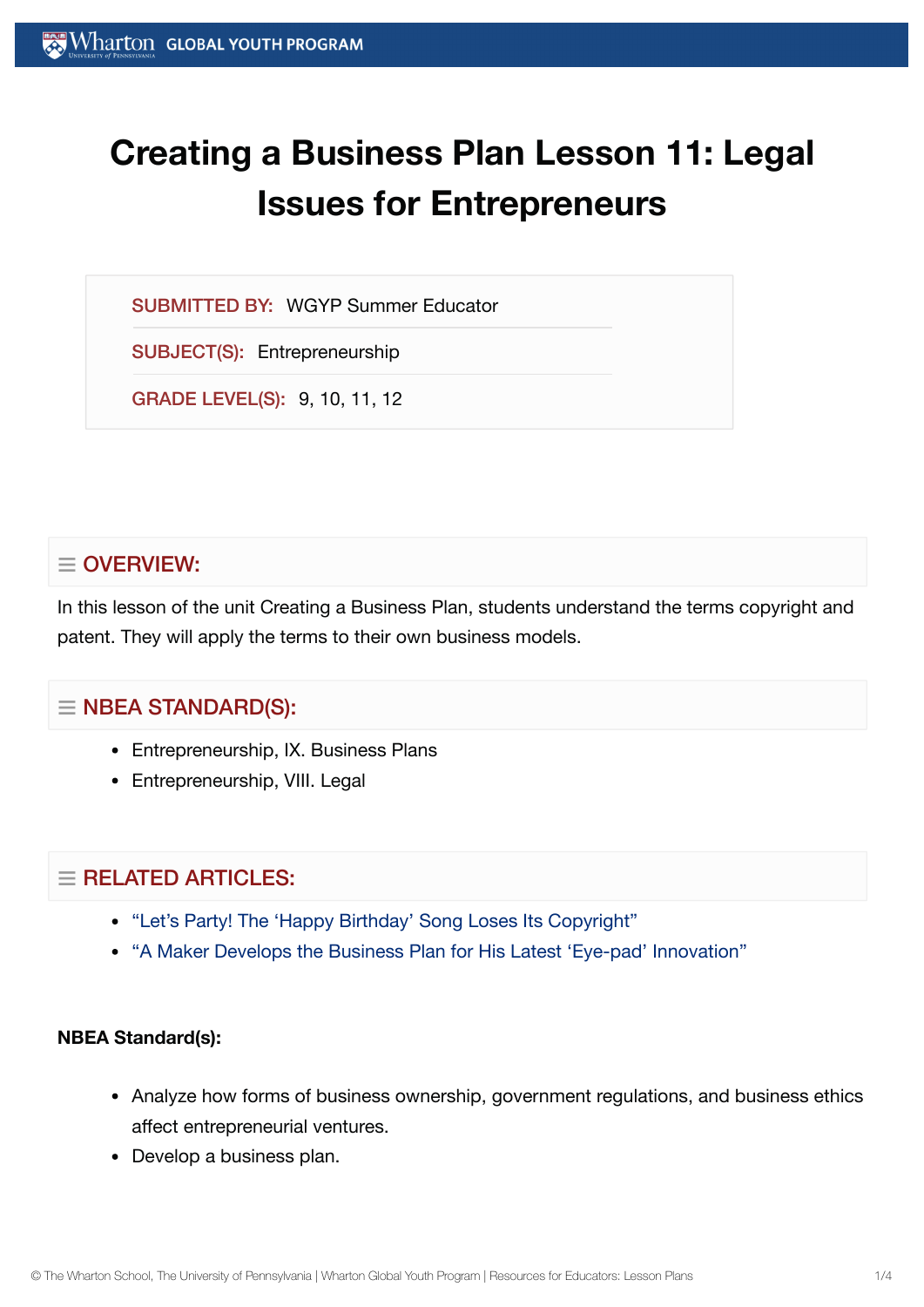#### **Common Core Standard(s):**

CCR Standard for Reading: Determine central ideas or themes of a text and analyze their development; summarize the key supporting details and ideas.

**Objectives/Purposes:** In this lesson, students will learn about copyright and patents, and begin to apply these ideas to their own business.

#### **Knowledge@Wharton Articles:**

- "Will the Online Book Publishing Flap Rewrite Copyright Law?"
- "Smartphone Patent Battles: Dumb Move or Smart Strategy?"

#### **Other Resources/Materials:**

- Copyright Worksheet (enough copies for 1/2 the class)
- Patent Worksheet (enough copies for  $\frac{1}{2}$  the class)
- Wharton Global Youth Program Video Glossary of Patent by Professor Alon Eizenberg <https://globalyouth.wharton.upenn.edu/glossary/patent/>

## **Activity:**

## Copyright [Worksheet](https://globalyouth.wharton.upenn.edu/wp-content/uploads/2012/02/Entrepreneurship11_copyrightwrksht.doc)

#### Patent [Worksheet](https://globalyouth.wharton.upenn.edu/wp-content/uploads/2012/02/Entrepreneurship11_patentwrksht.doc)

1. Do Now: Where have you heard the terms copyright and patent used before? How were they used? What do you think they mean? What do you think it has to do with your own business? Students should write answers in their journals or on a separate sheet of paper, and be prepared to share. (*5 min*)

- 2. Students share answers to the Do Now. (*5 min*)
- 3. Teacher provides definitions of the terms copyright and patent: (*5 min*)

## a. Copyright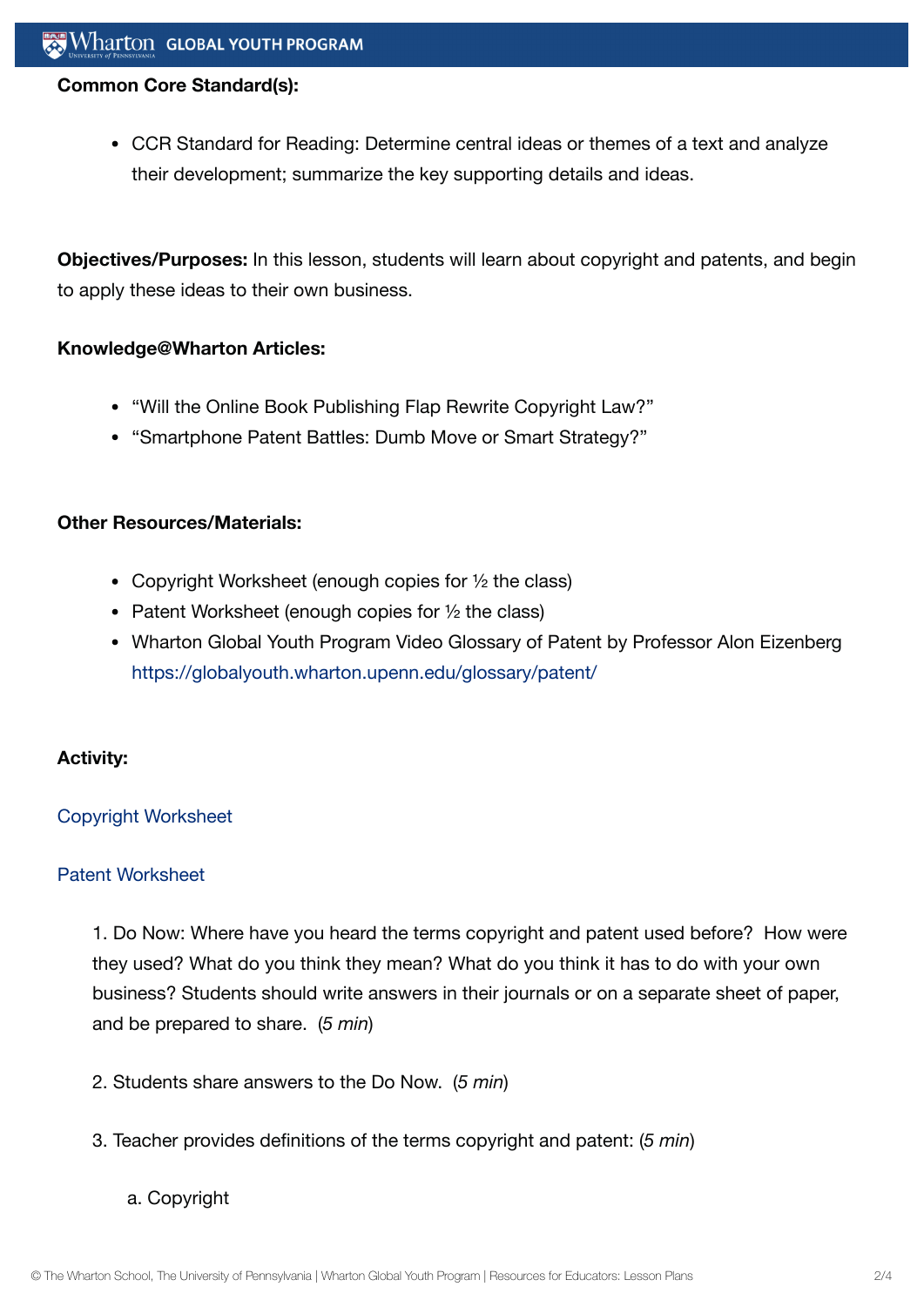b. Patent- Teacher can use the video glossary on WGYP <https://globalyouth.wharton.upenn.edu/glossary/patent/> by Professor Alon Eizenberg

*"A patent is a legal document that grants inventors exclusive rights to use the new technology they developed for a fixed time period. I was jut granted a patent for the new computer chip I developed, so no one can use it without my permission over the next ten days."*

4. After going over the definitions, the teacher will select three-to-five students to share realworld examples of each. This will help the teacher assess students' understanding.

5. The class will be divided into two groups. One group will get the article "Will the Online Book Publishing Flap Rewrite Copyright Law?" The other group will get the article "Smartphone Patent Battles: Dumb Move or Smart Strategy?" Students will read their article and answer the worksheet questions that correspond with their article. (*10 – 15 min*)

6. Students will get with a partner, someone who read the other article. During this time they will share what they learned from the article they read. (*5 – 10 min*).

7. In business groups they will work together to think about and answer the following: (*10-15 min*)

a. Does your business have to worry about copyright? Why or why not?

b. Does your business need to think about patents? Why or why not?

c. In your business plan you must have a section called legal. In this section you need to identify the copyright and/or patent challenges the business will face. Begin working on it.

8. Wrap up: Each group should share whether or not copyright and/or patents pertains to their business. Explain why or why not. (*5 min*)

## **Practice Outside of the Classroom:**

At home, students can continue to work on the legal section of the business plan. Students can also do some research of these two ideas in regards to their products.

# **What Worked and What I Would Do Differently:**

This lesson could be extended to include some other legal aspects, as well as a lesson on business ethics. If there is a parent or community member who knows about business-related